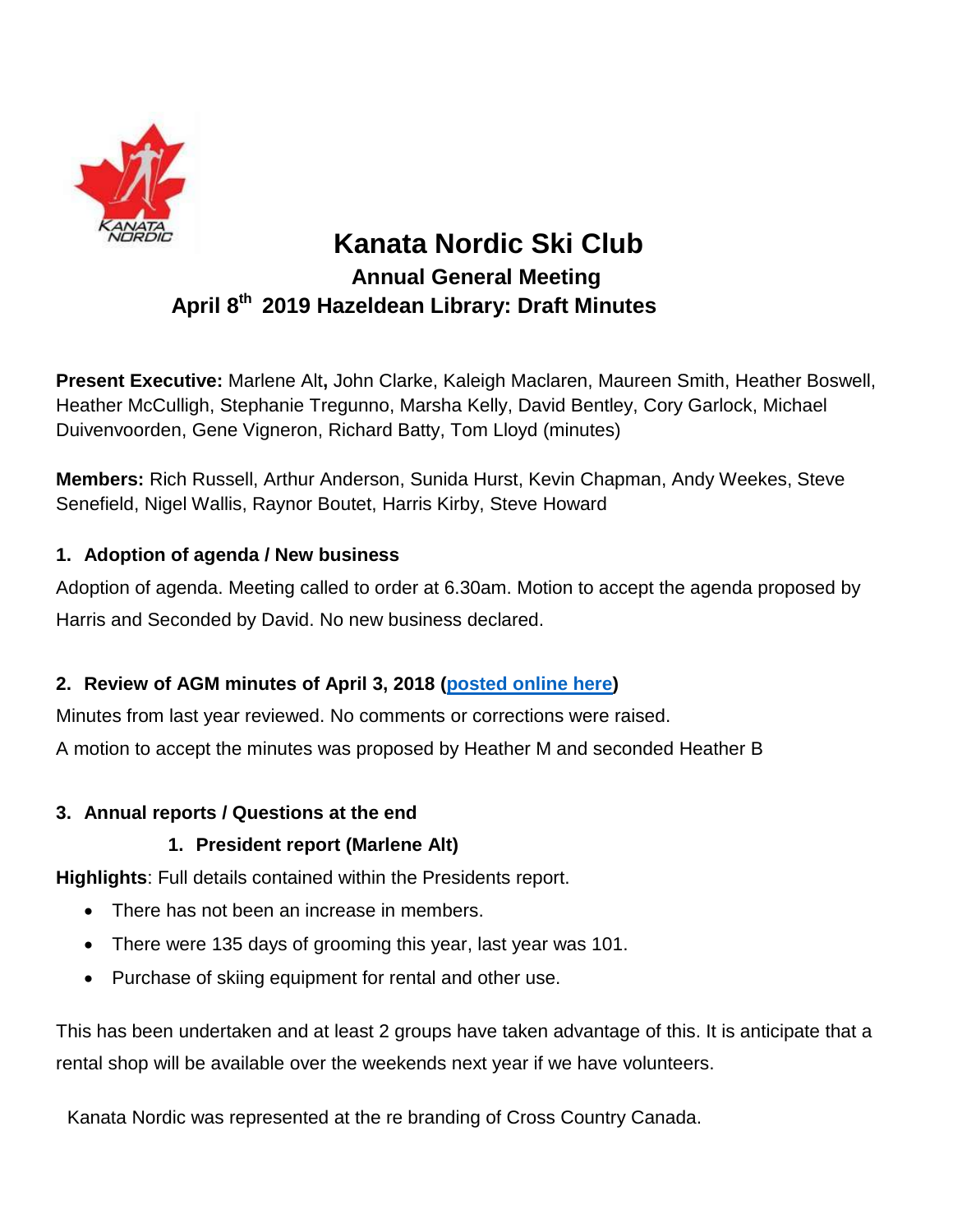Snow Day: Free activities with 400 visitors. 54 people were introduced to skiing and 88 snowshoeing. 68 tried laser shooting. 60 tried Orienteering

Winter Trails Alliance founding member.

## **2. Vice President report (David Bentley)**

**Highlights**: Full details contained within the Vice Presidents report

- Pursued training and a view of what is offered.
- Extended programs into Sunday
- Start Adventure Rabbits next season do classic and skate skiing for Sunday afternoons
- Rental program to begin for snowshoes and skis. This will also help program individuals to have appropriate equipment for lessons
- Undertaken a review of training programs available for instructors to better help and direct our volunteers.

# **3. Treasurer report (Marsha Kelly)**

**Highlights**: Full details contained within the Treasurers report

- Explained change to fiscal year end from October  $1<sup>st</sup>$  to April  $1<sup>st</sup>$ .
- Statement of financial position explained.
- Projected a slight loss for this season
- Revenues and expenses explained; probably slightly higher expenses due to breakdowns
- Reviewed capital assets

### **Questions**

Clarity was provided on the origins and expenditure of the OCF grant and also reserves for equipment replacement and depreciation. Facility costs were also clarified, and it was confirmed that the lease can be increased by 10% every year.

A motion to accept the treasurers report was proposed by John and seconded by David.

### **4. Membership Coordinator report (Kaleigh Maclaren)**

**Highlights**: Full details contained within the Membership Coordinators report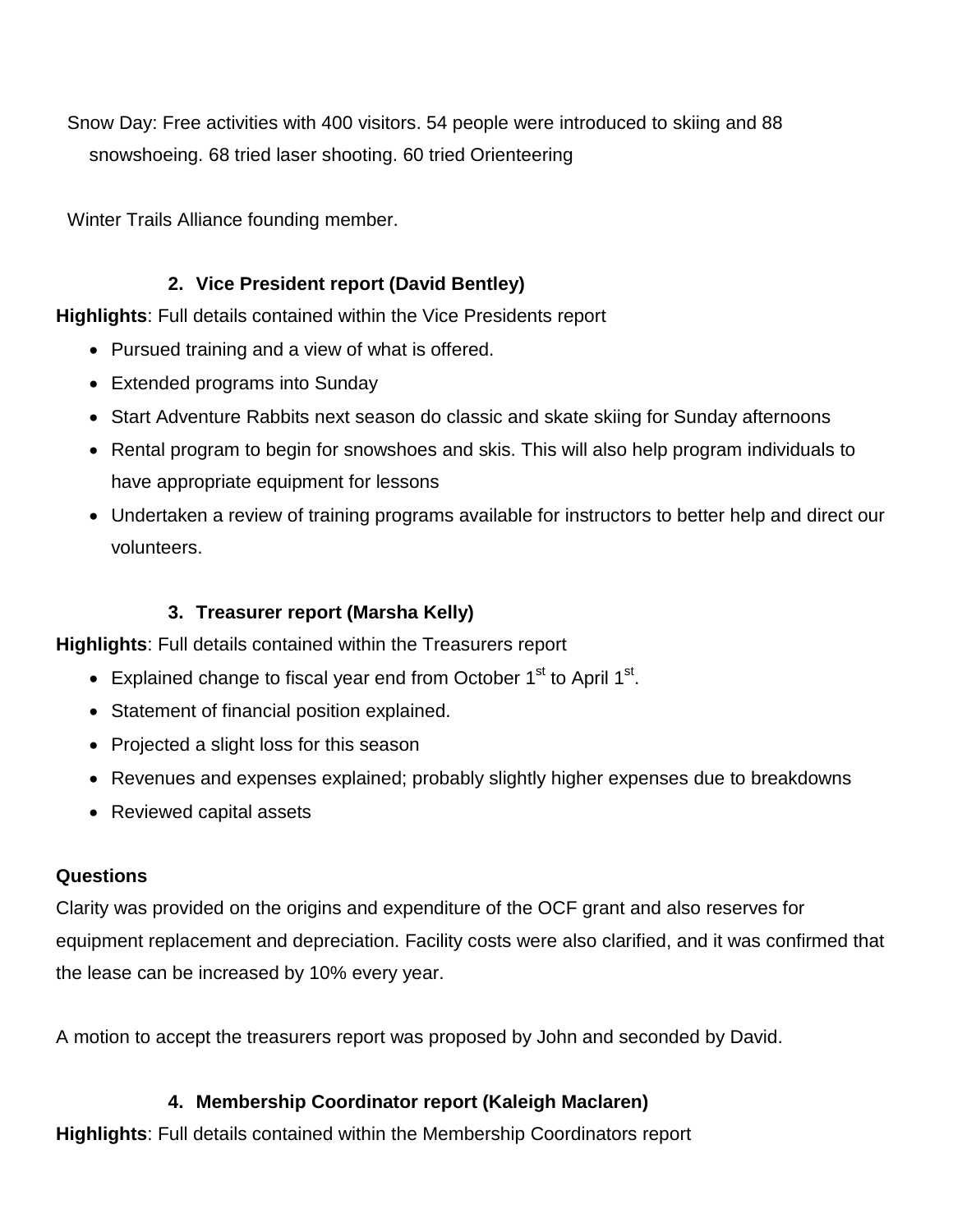- 756 members over this season
- A new couples membership was added which was very popular
- 35% of members took advantage of the volunteer opt out.
- 27% of members in programs
- Members and situated quite widely from the center and over the west end of the city
- 543 day passes were issued, a very large increase, with around 710 on site

### **5. Trails Coordinator report (Gene Vigneron)**

**Highlights**: Full details contained within the Trail Coordinators report

- Best trails this year due to the excellent snowfall
- Skiing started mid November
- Snow shoe trail system very well used
- A number of high school time trails were undertaken
- Mogul master worked well to help improve the trails
- Thanks were expressed to the NCC and Wesley Clover Parks for their collaboration

### **Future goals**

Further improvements to maintain trail use and connectivity during the magic of lights. Some further trail maintenance is required before next season. Shelter for equipment will need to be constructed

### **6. Facilities Coordinator report (John Clarke)**

**Highlights**: Full details contained within the Facilities Coordinator report

- Shelter built for equipment, a further plan for 401 next year
- Enhanced parking, signage and trail maps
- Added solar lighting and porta potty
- Fire pit developed for activities at the cabin
- Excellent snow clearing at 411

### **7. Promotion Coordinator report (Stephanie Rees-Tregunno)**

**Highlights**: Full details contained within the Promotion Coordinator report

- Thanks to Christa for doing the newsletter over the year
- Increase in social media activity with promotions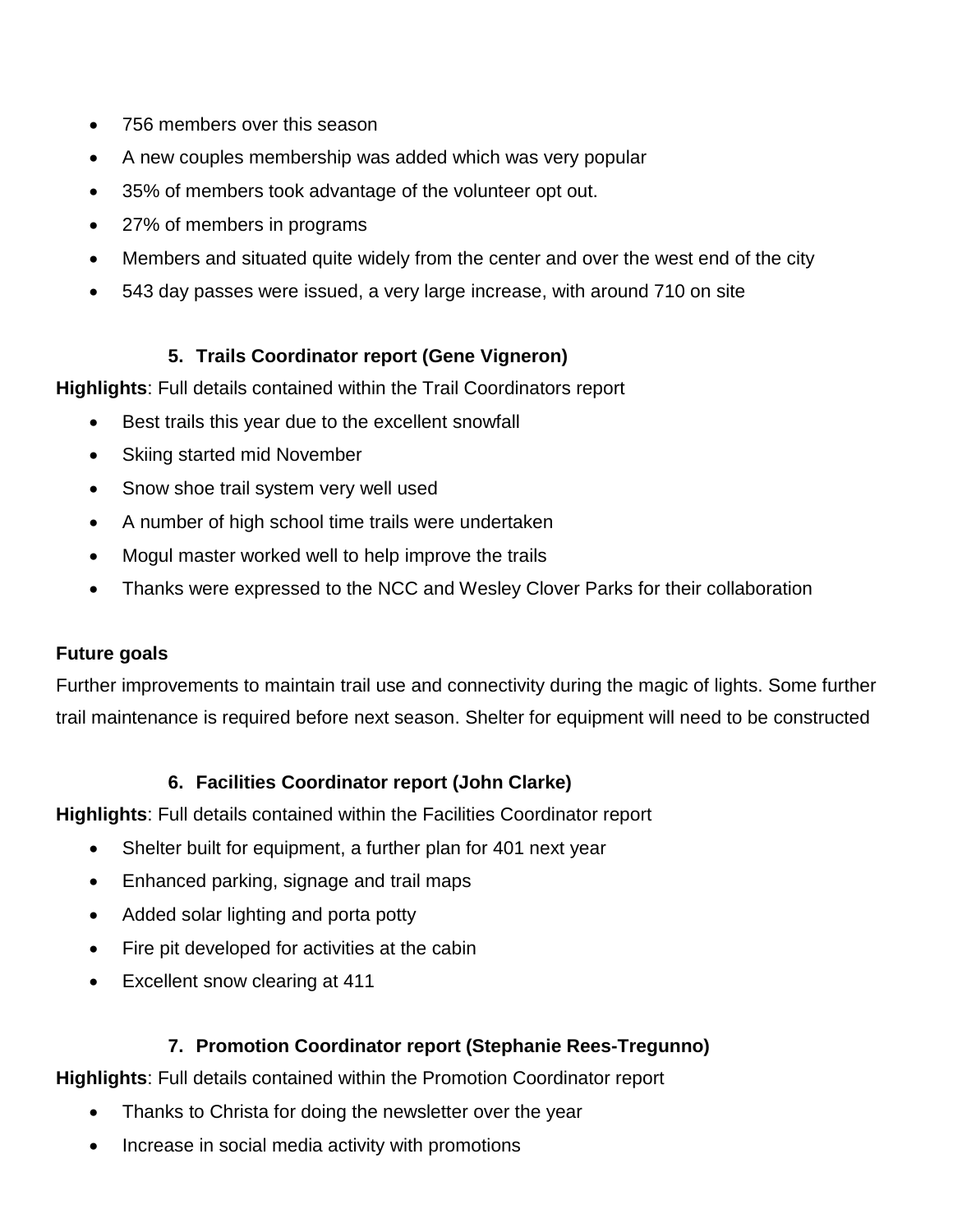- Promotions of other partners including SMAJ and Wesley Clover Parks
- Improvement on website to access easily trail conditions.
- Trail reports on XC Ottawa trail conditions website
- Portion of Pretzel and snow day on local tv and radio.
- Kanata Nordic added to Ontario Ski trails website
- 50,000 page views on the website, increased twitter and facebook followers

# **8. Events Coordinator report (Cory Garlock)**

**Highlights**: Full details contained within the Events Coordinator report

- Ski swap made \$1000 profit
- 2 ski nights went very well
- Pretzel had over 200 attendees, this will encourage sponsors for next year
- Year end party was well attended with over 100 people

# **9. Jackrabbit Coordinator report (Maureen Smith)**

**Highlights**: Full details contained within the Events Coordinator report

- Very successive year with only one session cancelled
- Saturday and Sunday skiing programs were filled fully
- 120 skiers and a few new leaders and plenty of volunteer assistants
- Parking worked well for the lessons which were offered
- Hot chocolate team was coordinated from a coordinators home and this was a new model which can work
- High school student did community hours in babysitting a younger sibling when both parents were involved in leading
- Leader orientation was well attended at the start of the season

# **10.Racing Coordinator report (Heather McCulligh)**

**Highlights**: Full details contained within the Racing Coordinator report

- Last year was the first time with a paid coach and the main aim was to maintain and engage the racers.
- There was not a lot of growth in numbers but a very commitment group of youths.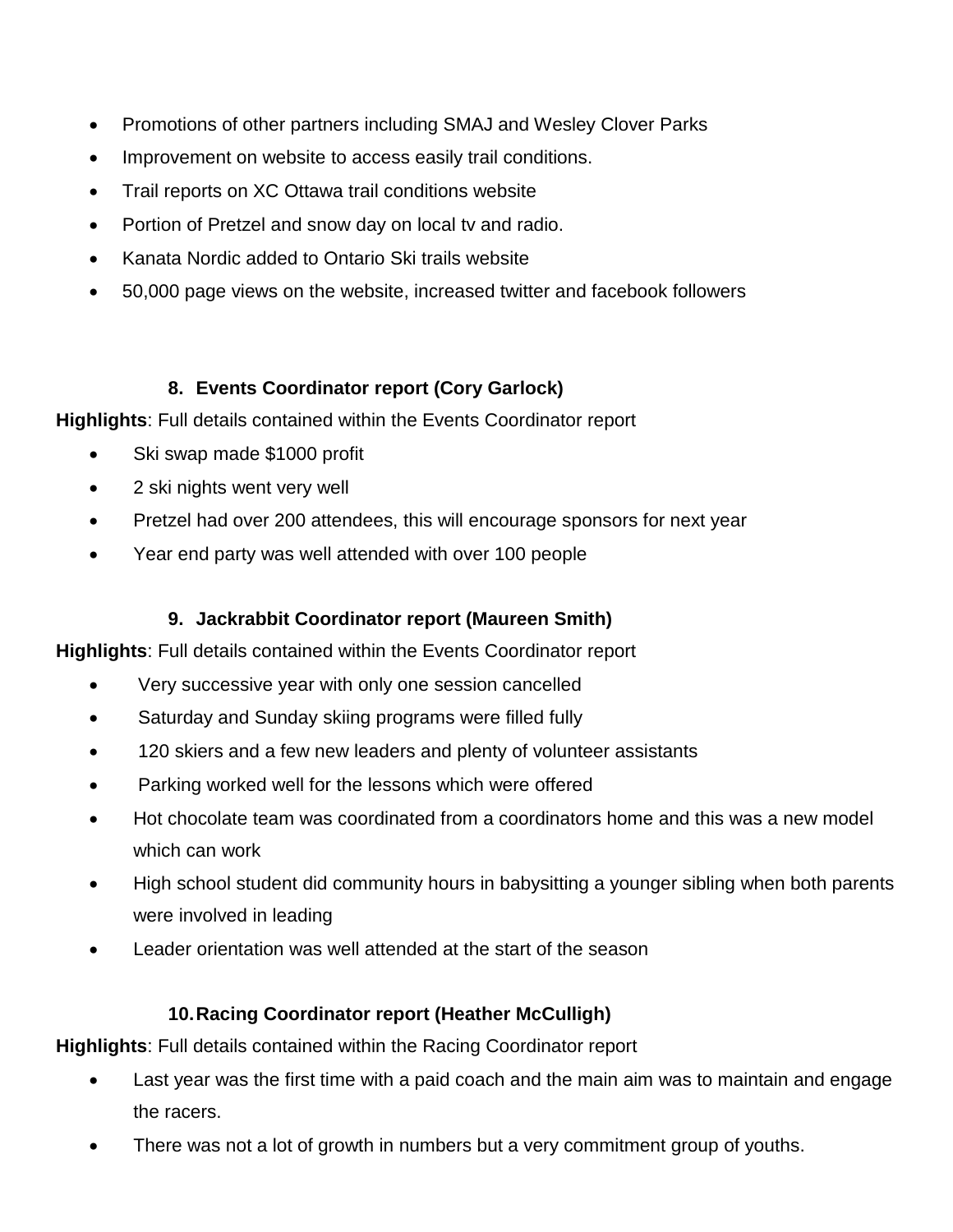- A closer relations with the other programs has been developed so identifying those that could take part in racing programs
- A participant won the national capital meeting in their age group
- A participant won both technique in classic and skate awards at the national capital meeting
- Spring and summer training program has now been consistently introduced.

### **11.Teen Skate Coordinator report (Heather Boswell)**

**Highlights**: Full details contained within the Teen Skate Coordinator report

- Teen skate 11 participants Saturday, teen skate 27 participants on Sunday
- Skied at a number of venues and only missed 2 classes due to weather
- Field trips to Gatineau park
- A report card was created so the participants can see their progress

### **12.Masters Coordinator report (Mike Duivenvoorden)**

**Highlights**: Full details contained within the Masters Coordinator report

- 4 programs 2 novice and 2 intermediates
- Drop in sessions were available
- In total there was 70 participants

### **4. Questions; Motion to accept all reports as presented or amended**

Richard wanted to thank all of the groomers and their volunteer hours for the excellent conditions this year.

Motion to accept the reports as presented was proposed by Richard and seconded by Kaleigh.

### **All voted in favour**

### **5. Motion for expenditure over \$5000; proposed by Gene Vigneron:**

"A motion for the purchase of a grooming snow-machine to replace the aging 2011 SkiDoo Skandic SWT, with a budget of up to \$24,000. The decision regarding the make and model will be researched and a recommendation made by a committee appointed by the Kanata Nordic Executive, reporting to the Trails Coordinator. Final approval of the purchase will be made by the sitting Kanata Nordic Executive." *See below for background information.*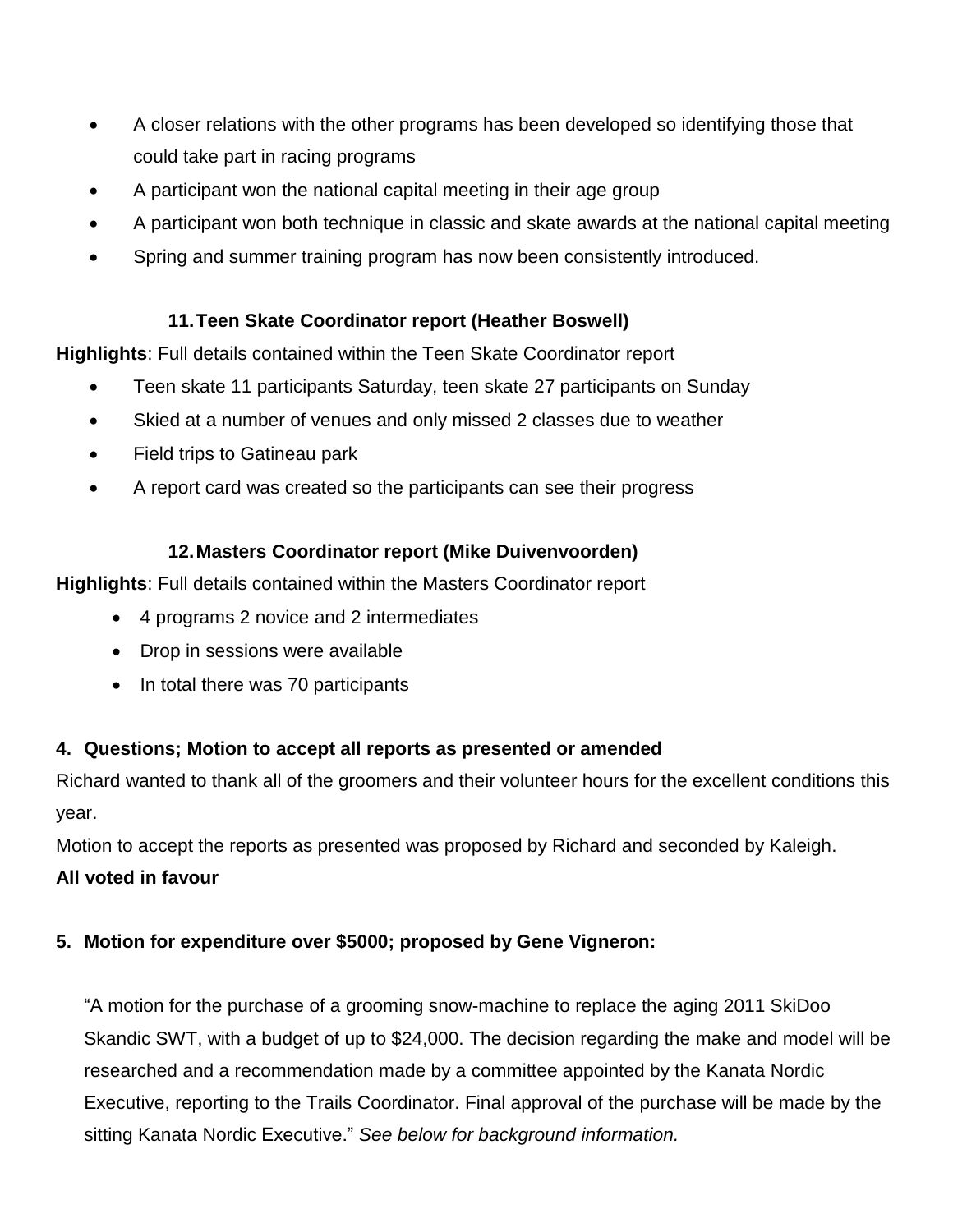Gene presented the motion. It was explained the approval was up to an amount (\$24,000) and then a committee will be appointed to review the proposed purchase within this budget maximum. The oldest machine is from 2011 and is prone to breakdown. The ideal is to have 3 snow machines and them replace every three years so the machines have 9 years of use. Unfortunately one machine has now reached its end point. It was explained that the executive deemed there are adequate funds.

**Questions**: It was asked if there was an expansion of trails if there was a new machine and the current one could be used. It was explained there has been no discussion. If there is an additional grooming requirement there would need to be additional sources of funding to be able to do this and the machinery available to reflect this increase in work.

It was asked could we keep the machine and use it for light snow duties. It was explained it is costly to keep this on due to the cost of insurance and repairs as well as storage. It makes sense to put money into a new one rather than keep this one going.

Gene propose the motion. The motion was seconded by Heather M. **All voted in favour. Motion carried.**

### **6. Election of 2019-20 Executive**

Those that are leaving the executive were thanked.

The following list was proposed as the next executive.

Proposed candidates:

- a. President: David Bentley
- b. Vice President: vacant
- c. Treasurer: Marsha Kelly
- d. Secretary: Andy Weekes
- e. Membership Coordinator: Sunida Hurst
- f. Events Coordinator: Cory Garlock
- g. Jackrabbit Coordinator: Maureen Smith
- h. Trails Coordinator: Gene Vigneron